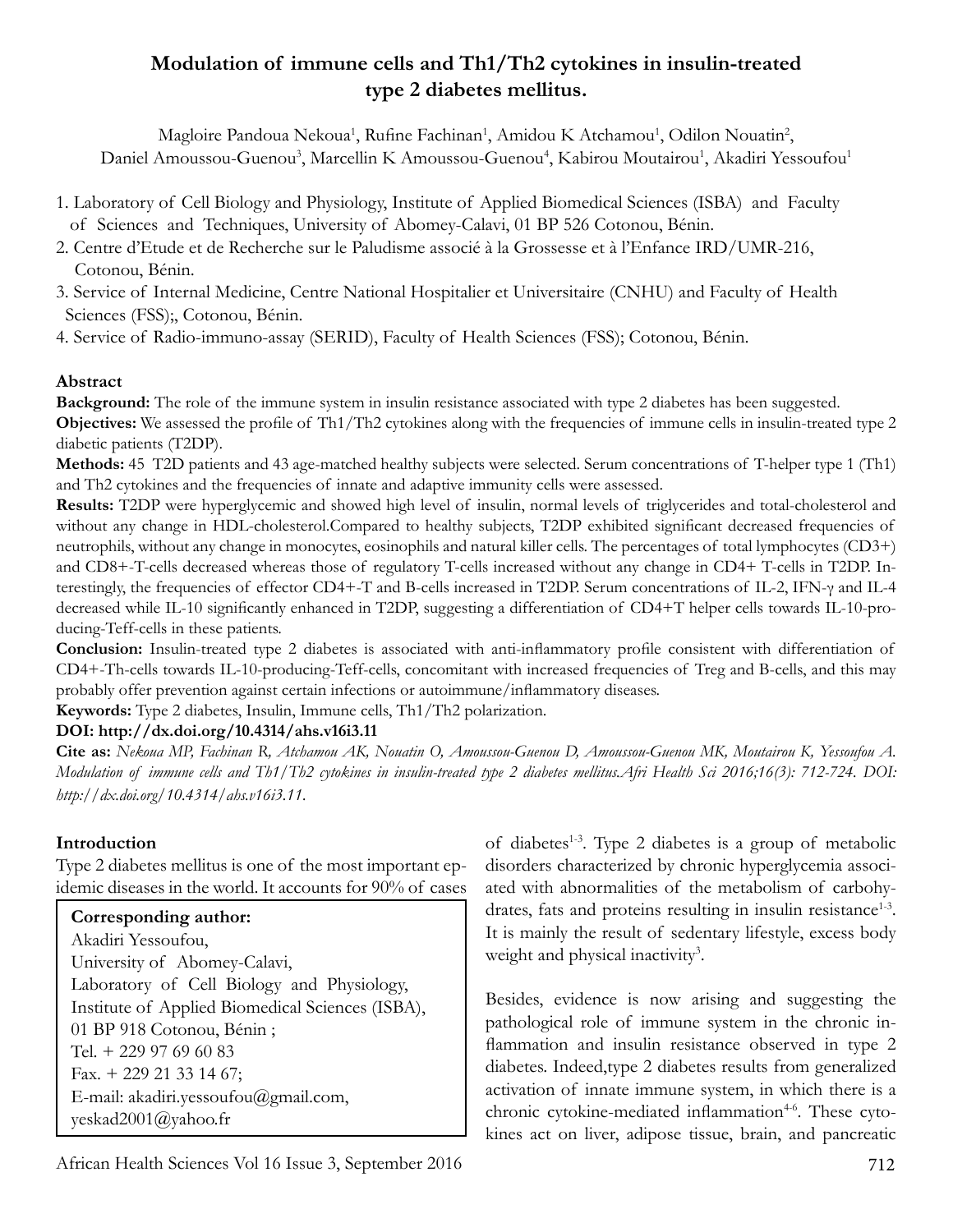β-cells leading to a disrupted lipid metabolism which is the main risk factor for atherosclerosis, obesity and insulin resistance associated with type 2 diabetes<sup>7,8</sup>. We have previously demonstrated, in human and animal studies, the implication of T-cell differentiation through Th1/ Th2 cytokines in the modulation of gestational diabetes and macrosomia<sup>9-13</sup>. Nowadays, it is well known that naïve Th0 cell can differentiate into specific Th subsets (Th1, Th2, Th9, Th17, Th22, Treg,…) under the influence of cytokines, which on one hand can promote differentiation into a specific subset or on the other hand block differentiation towards a functionally-opposing subset<sup>14</sup>. Th1 cells, producing pro-inflammatory cytokines (IL-2, IL-12, IFN-γ), support cell-mediated immunity and as a consequence promote inflammation, cytotoxicity, and delayed-type hypersensitivity; whereas Th2 cells, secreting anti-inflammatory cytokines (IL-4, IL-5, IL-13), support humoral immunity and down-regulate the inflammatory actions of Th1 cells<sup>15-17</sup>. Other studies have shown the role of adaptive immunity in insulin resistance observed in obesity-induced type 2 diabetes<sup>18-22</sup>. Indeed, obesity modulates the balance between the pro-inflammatory CD4+ T lymphocyte subpopulations (Th1 and Th17) and anti-inflammatory (Th2), and the increase of CD8+ cytotoxic T cells and production of pro-inflammatory cytokines leading to the activation and infiltration of macrophages in adipose tissue<sup>18-23</sup>. It has been reported that CD4+CD25+ regulatory T cells can suppress inflammation of adipose tissue and play a protective role against the insulin resistance induced by obesity $24-26$ . Of note, regulatory T (Treg) cells were initially defined as a subpopulation of suppressor T cells that mediate immune tolerance to self and foreign antigens by suppressing autoreactive CD4+ or CD8+ T cells<sup>27,28</sup>. Several types of Treg cells have been identified and characterized as natural and adaptive/inducible Treg cells<sup>29</sup>. Natural Treg cells that originate in the thymus are self-reactive<sup>29</sup>, and possess ability to suppress the activation of effector T cells in a cell-contact-dependent manner, cytokine-independent (interleukin-10, (IL-10)-independent, and transforming growth factor,  $(TGF-β)$ -independent manner<sup>27,28</sup>. However, the inducible Treg cells (iTreg) arise in the periphery, either during an immune response or after encountering tolerogenic dendritic cells<sup>30</sup>. They suppress the activation of effector T cells in a cytokine-dependent manner: TGF-β for Th3 cells and IL-10 for T regulatory 1 cells31.Understanding the relationship between T cell cy-

tokines and immune cell subtypes may reveal the clinically relevant pathways that contribute to inflammation and insulinresistance observed in T2D. Thus, the present study was undertaken to investigate the profile of Th1/ Th2 cytokines along with the frequencies of leukocyte subpopulations of innate and adaptive immune systems in insulin-treated type 2 diabetic patients.

#### **Subjects and methods Patients**

Forty five insulin-treated type 2 diabetic patients between 30 and 55 years of age were selected from type 2 diabetic population at the Principal Insulin Bank (Diabetic Centre) of Cotonou(Benin) where medical records were screened by specialist clinicians. Diabetes was diagnosed according to WHO criteria. They were non-obese or formally obese people, with or without family records of diabetes, and in whom oral treatments, diet management and physical exercises were not favourable. They were all on insulin treatment. No patients received lipid lowering medications. None of them had shown renal failure evaluated by renal impairment such as abnormal creatinemia, uraemia and macroalbuminuria. As controls, forty three healthy subjects were selected from the general healthy community in same study area. Control subjects and diabetic patients were matched with respect to age and body mass index (BMI) as determined by the weight and height of patients.

Control subjectss had no family history of diabetes and showed normal fasting glycaemia measured twice at inclusion. As inclusion criteria, all participants were nonsmokers, had no significant history of other illness, no pregnancy, no clinical signs of infectious disease, no hepatitis B viral, no HIV and no malaria infection after blood sample tests. They lived in Cotonou (Littoral province, Benin) and within 5 km around the city, where the endemicity of helminth infections has not been shown<sup>32,33</sup>. The anthropometric and clinical data of diabetic and control subjects are shown in Table 1. Informed written consent was obtained from all individual participants included in the study. The study was conducted in accordance with the Declaration of Helsinki (1964, as revised in Edinburgh 2000). The protocol was approved by the Ethics Committee on Research of the Institute of Applied Biomedical Sciences of Cotonou, Benin under the number Dec.n°075/CER/ISBA-2015.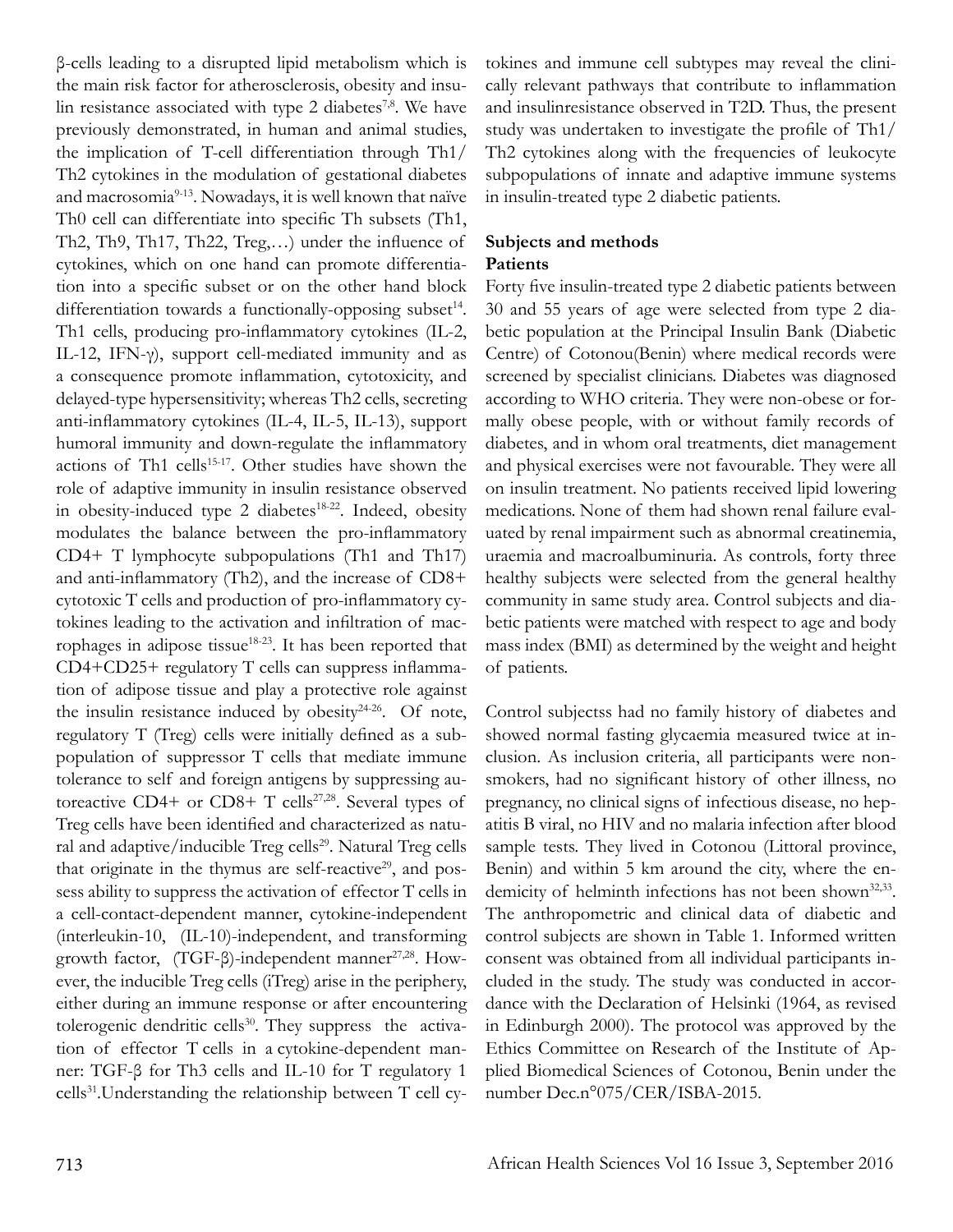#### **Blood samples**

From each patient or control subject, fasting venous blood samples were collected in tubes containing either EDTA or fluoride oxalate, or nothing to obtain respectively plasma and serum by low-speed centrifugation (1000 g for 10 min). Plasma from fluoride oxalate tube was immediately used for blood glucose determinations. Serum was distributed in aliquots and frozen at  $-80^{\circ}$ C for future determinations of insulin, lipids and T cell cytokine concentrations. Whole blood samples of EDTA tubes were used for immune cell subtype phenotyping. The quality of serum and plasma was checked visually to ensure lack of turbidity and hemolysis that may interfere with the assay results.

## **Determination of plasma glucose and HbA1c and serum insulin and lipid concentrations**

Plasma fasting glucose was determined by the glucose oxidase method using a glucose analyzer (Beckman Instruments, Fullerton, CA). Glycosylated haemoglobin (HbA1c) levels were determined in the whole blood. HbA1c concentration was calculated using a percentage of total haemoglobin, according to the manufacturer's instructions (Ref. 41190, Labkit Chemelex SA, Barcelona, Spain). Serum triglycerides, total- and HDL-cholesterol concentrations were determined by using enzymatic methods, according to the instructions furnished with the kit (Boehringer, Mannheim, Germany). Serum insulin concentrations were determined by using the Insulin IRMA kit (Ref. IM3210; Immunotech, Beckman Coulter Inc., Fullerton, CA) with a detection limit of 0.5 IU/ml. The interassay coefficients of variability were 3.3 and 4%, respectively, for the concentrations 13 and 54 IU/ml.

#### **Immune cell phenotyping**

The frequencies of innate immunity cells (monocytes, polynuclear eosinophils PNE, polynuclear neutrophils PNN, natural killer NK cells) and adaptive immunity cells (total lymphocytes, CD4+ T helper cells, CD8+ cytotoxic T cells, effector T cells and B cells) were determined in the whole blood by immunostaining with different specific monoclonal antibodies (mAbs) combinations. Briefly, whole blood was stained with appropriate combination of specific mAbs to allow identification of T cell sub-populations. After incubation with the mAbs for 30 min at 4°C in the dark, cells were washed and fixed with FACS lysing solution (BD Pharmigen). Anti-CD3- FITC/ anti-CD4-PerCP/ anti-CD8-PE/ anti-CD25-PE/ anti-CD127-FITC/ anti-Foxp3-APC (BD Pharmigen) were used for T cell labeling, anti-CD19-FITC (BD Pharmigen) for B lymphocytes, anti-CD16-PE/anti-CD56- APC (BD Pharmigen) for NK cells, anti-CD14-FITC (BD Pharmigen) for monocytes and anti-CD16-PE (BD Pharmigen) for polynuclear cells. Anti-CD4-PerCP, anti-CD25-PE and anti-CD127-FITC were used for Treg cell labeling. Anti-Foxp3-APC (BD Pharmigen) was added for intracellular staining of Treg cells according to the manufacturer's instructions, after permeabilisation and fixation with PermFix (BD Pharmigen). Of noteworthy, we used a definition of regulatory T cells (Treg, CD4+CD25+CD127-) for a sub-population of CD4+ T cells that highly expressed Foxp3, thereby distinguishing it from the sub-population defined as effector T cells (Teff, CD4+,CD25+,CD127+) (data not shown). The cells were finally resuspended in 300 µl of staining buffer, acquired using FACSCalibur four-colour flow cytometer (BD Pharmigen, France) and analyzed using CellQuest Pro or FlowJo 7.6 software (BD Pharmigen, France). Gating strategies for immune cell phenotyping are shown in Figure 1a-g.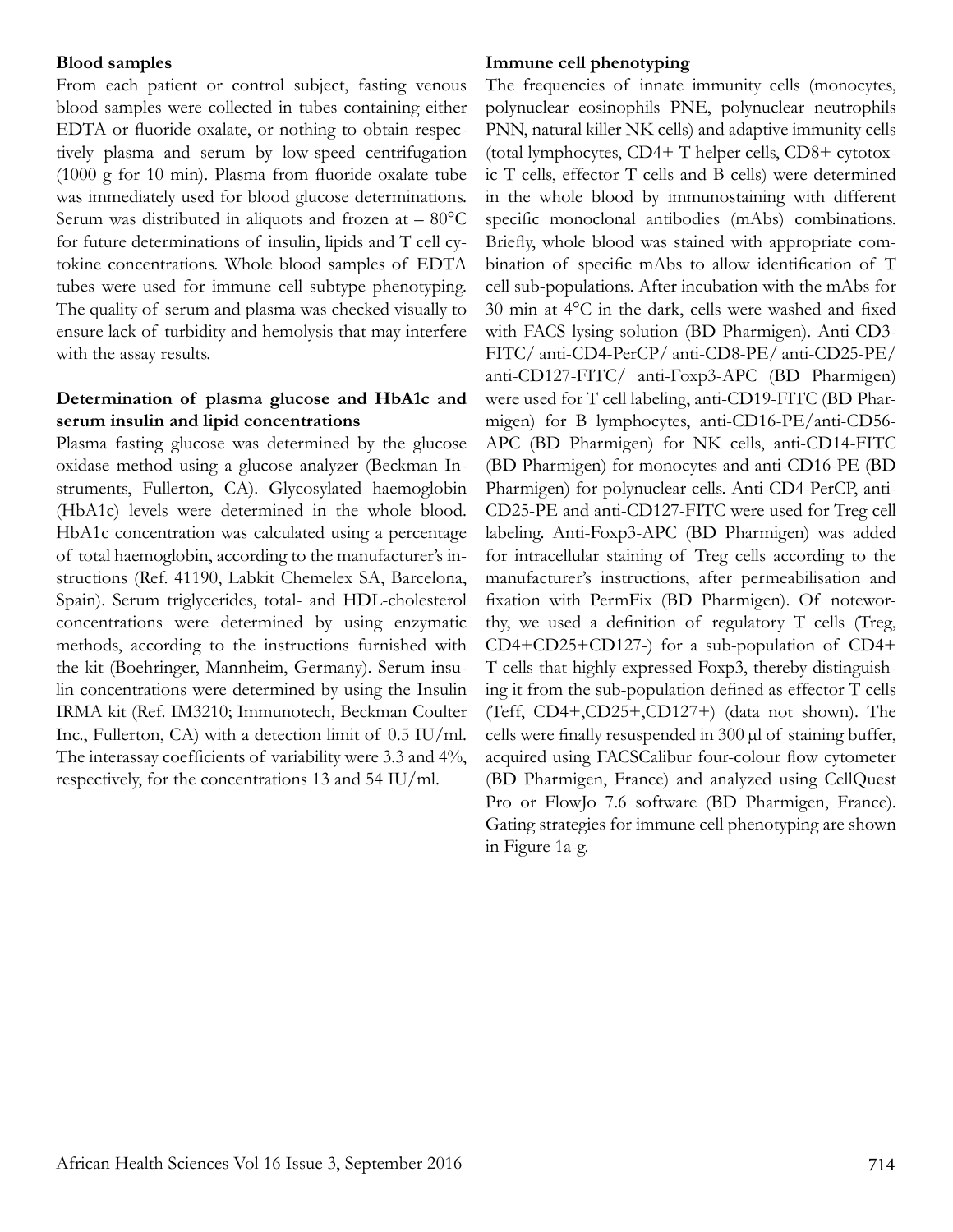



**Figure 1. Cytometry-based gating for definition of phenotypes. (a) Monocytes (CD14+) were gated from mononuclear population in blood cells. (b) Eosinophils and neutrophils (CD16+) were gated from granulocyte population. (c) NK cells, non-T lymphocytes (CD16+CD56+) were gated from the total lymphocyte population. (d) B cells (CD19+) were gated from total lymphocytes. (e) CD4+ and (f) CD8+ T cells were gated from total lymphocyte population (CD3+). (g) Gating strategies for Treg (CD4+CD25+CD127-) and Teff (CD4+CD25+CD127+). Cell frequencies were determined as a percentage of total lymphocytes (CD3+), and relative Foxp3 expression level determined as a function of Foxp3 expression by CD4+ T cells**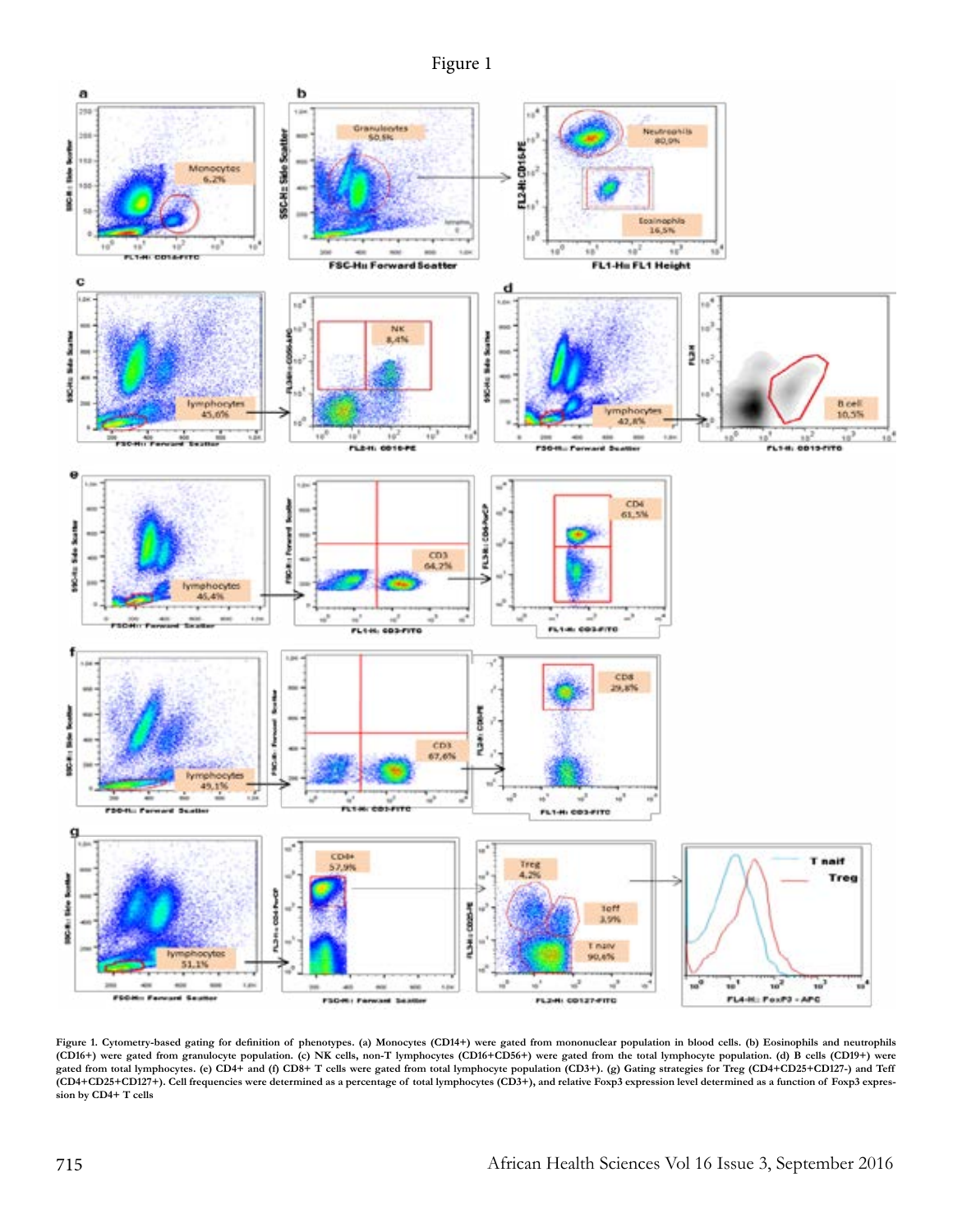## **Determination of serum Th1/Th2 cytokine concentrations**

Determination of cytokine concentrations was performed on serum samples that were stored at -80°C. Repeated freeze-thaw cycles were avoided. Cytokines were quantified by ELISA, using BioLegend human Th1/Th2 ELISA MAXTM Deluxe set kits (BioLegend, San Diego, CA, USA), according to the manufacturer's instructions.

#### **Statistical analyses**

Data analyses were performed using STATA/MP 11.2 (StataCorp, College Station, TX, USA) and Graph Pad Prisme 5.0 (Graph Pad Inc, CA, USA). Values are means ± SEM or medians ± IQR. The non-parametric Mann-Whitney U test was employed for the comparison of cell frequencies and cytokine levels between type 2 diabetic patients and control subjects. Anthropometric, clinical and biochemical data were compared between type 2 diabetic patients and control subjects, using Student's t test. Differences were considered significant when  $p \leq 0.05$ .

## **Results**

#### **Blood glucose, serum insulin and lipid levels**

Insulin-treated T2D patients were hyperglycemic and showed high level of insulin as compared to healthy control subjects (Table 1). Although insulin-treated T2D patients were normolipidemic, they showed significant low levels of TG and total-cholesterol, as compared to control subjects; HDL-cholesterol did not differ between both groups (Table 1).

# **Table 1: Anthropometric and biochemical data of subjects**

|                                | Control subjects         | Type 2 diabetic patients |  |
|--------------------------------|--------------------------|--------------------------|--|
|                                | $(n = 45)$<br>$(n = 43)$ |                          |  |
| Male/female ratio              | 23/20                    | 21/24                    |  |
| Age                            | $30-54$ yr               | $30-55 \text{ yr}$       |  |
| BMI $(kg/m^2)$                 | $25.19 \pm 1.90$         | $26.38 \pm 0.92$         |  |
| Duration of disease (years)    |                          | $9.9 \pm 2.3$            |  |
| Insulin treatment (% patients) |                          |                          |  |
| receiving insulin treatment)   | No                       | Yes $(100\%)$            |  |
|                                |                          |                          |  |
| Fasting glucose (mM)           | $5.05 \pm 0.17$          | $9.55 \pm 1.11$ **       |  |
| $HbA1C$ $(\% )$                | $4.25 \pm 0.25$          | $9.57 \pm 1.56$ **       |  |
| Insulinemia $(\mu U I/ml)$     | $5.46 \pm 0.77$          | $10.93 \pm 0.64$ **      |  |
| Urea $(mM)$                    | $5.33 \pm 0.33$          | $5.49 \pm 0.17$          |  |
| Creatinemia $(\mu M)$          | $95.38 \pm 6.31$         | $98.30 \pm 6.10$         |  |
| Total cholesterol (mM)         | $5.64 \pm 0.41$          | $4.35 \pm 0.36*$         |  |
| HDL-cholesterol (mM)           | $1.63 \pm 0.03$          | $1.55 \pm 0.05$          |  |
| Triglycerides (mM)             | $1.23 \pm 0.13$          | $0.83 \pm 0.11*$         |  |

BMI: Body Mass Index; HDL: High Density Lipoproteins; HbA1c: glycosylated hemoglobin. Values are means ± SEM. n = 43 healthy control subjects; n = 45 type 2 diabetic patients. \*p<0.05 and \*\*p<0.01 indicate significant difference between type 2 diabetic patients and healthy control subjects. Ranges of normal values: Fasting glucose: 3.88-6.10 mM (0.7-1.10 g/L); Totalcholesterol: 3.23-6.46 mM (1.25-2.50 g/L) ; HDL-cholesterol: 1.16-1.94 mM (0.45-0.75 g/L); Triglycerides: 0.57-1.71 mM (0.50- 1.50 g/L); Urea: 2.50-7.49 mM (0.15-0.45 g/L) ; Creatinine: 53.04-123.76 µM (6-14 mg/L) ; HbA1c: 4-6 % ; Insulin: 1.21-14.5 μUI/ml.

## **Immune cell frequencies are modified in type 2 diabetes**

General analysis revealed that mononuclear cells declined while polynuclears did not change between insulin-treated T2D patients and healthy control subjects (Figure 2ab). The frequencies of polynuclear neutrophils decreased while those of monocytes, polynuclear eosinophils and natural killer cells did not change when comparing T2D patients to control subjects (Figure 2c-f).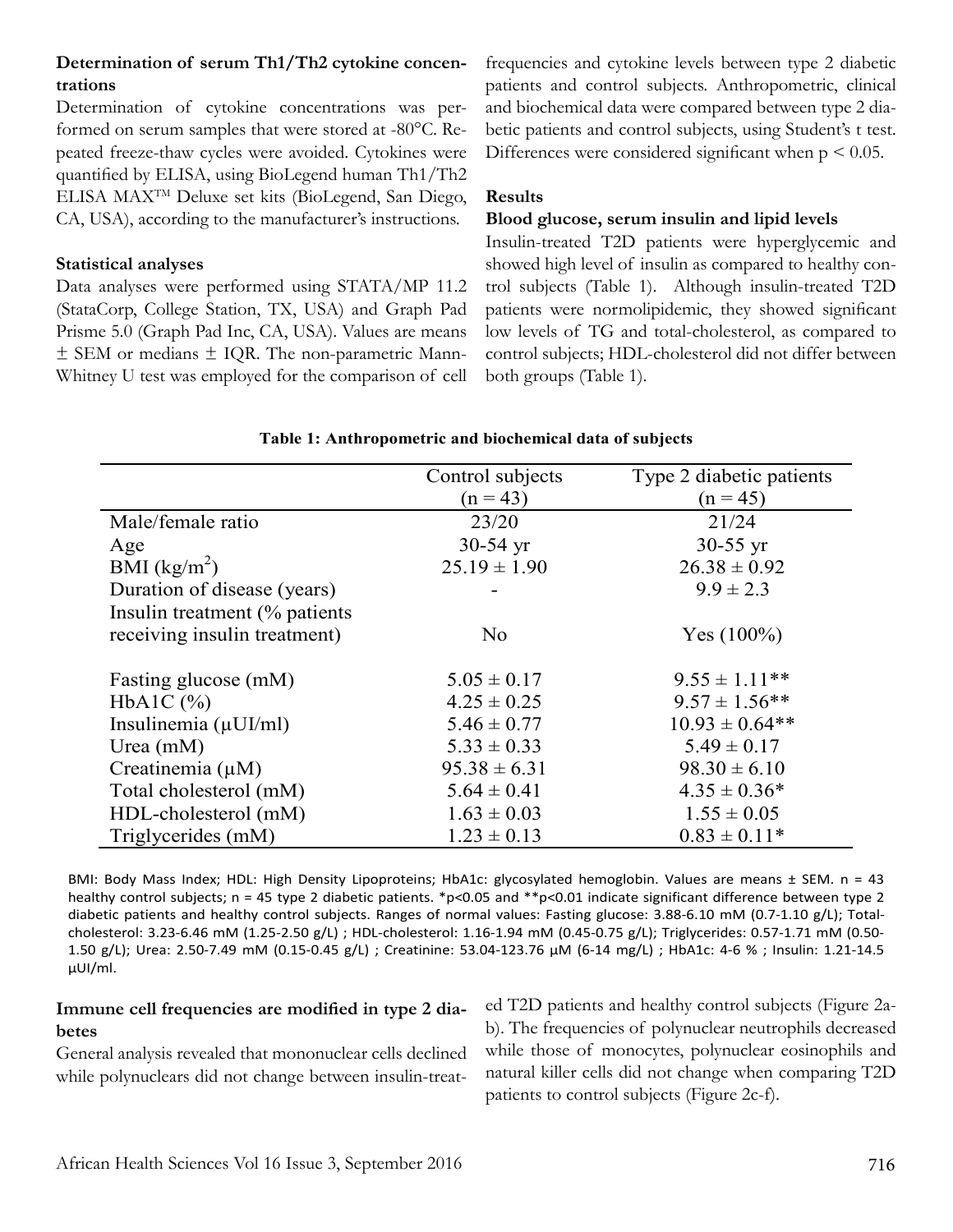

Figure 2. Frequencies (%) of innate immunity cells in type 2 diabetic patients and control subjects. Cells were stained, as described in Materials and Methods section, in whole blood with appropriate combination of specific monoclonal antibodies to allow identification of cell sub-populations. (a) Total mononuclear cells; (b) Total polynuclear cells; (c) Natural killer cells ; (d) Monocytes ; (e) Polynuclear neutrophils ; (f) Polynuclear eosinophils. Cells were acquired using FACSCalibur four-colour flow cytometer (BD Pharmigen, France) and analyzed using CellQuest Pro or FlowJo 7.6 software (BD Pharmigen, France). Values are medians  $\pm$  IQR. n = 43 healthy control subjects; n = 45 type 2 diabetic patients. \*p<0.05 or \*\*p<0.01 indicate significant difference between type 2 diabetic patients and healthy control subjects.

The frequencies of total lymphocytes declined in insulintreated T2D patients compared to control subjects, as shown in Figure 3a-b. Besides, CD8+ cytotoxic T cell frequencies decreased (Figure 3d) in T2D patients whereas there was no change in the frequency of CD4+ Th cells between both groups (Figure 3c). However, the frequencies of effector CD4+ T cells (Teff, CD4+CD25+CD127+), regulatory T cells (Treg, CD4+CD25+CD127-) and B cells were significantly higher in insulin-treated T2D patients than in healthy control subjects (Figure 3e-f-g).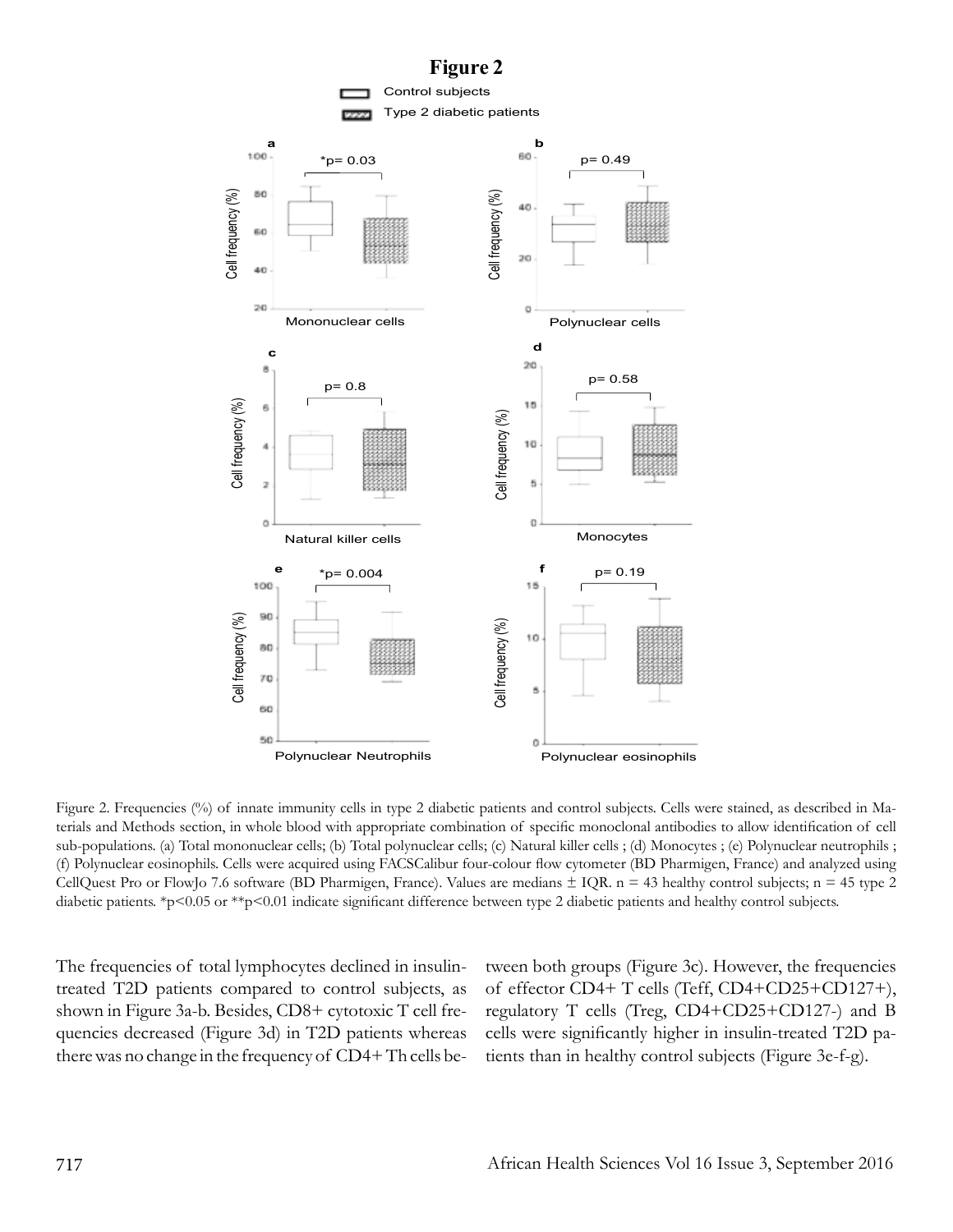**Figure 3**



**Figure 3.** Frequencies (%) of adaptive immunity cells in type 2 diabetic patients and control subjects. Cells were stained, as described in *Materials and Methods* section, in whole blood with appropriate combination of specific monoclonal antibodies to allow identification of cells sub-populations. (a) Total lymphocytes; (b)  $CD3<sup>+</sup>$  T cells; (c) Total CD4<sup>+</sup> cells; (d) CD8<sup>+</sup> T cells. (e) Effector CD4+T cells (CD4<sup>+</sup>CD25<sup>+</sup>CD127<sup>+</sup>); (f) Regulatory T cells (Treg, CD4<sup>+</sup>CD25<sup>+</sup>CD127<sup>-</sup>); (g) B lymphocytes. Cells were acquired using FACSCalibur four-colour flow cytometer (BD Pharmigen, France) and analyzed using CellQuest Pro or FlowJo 7.6 software (BD Pharmigen, France). Values are medians  $\pm$  IQR. n = 43 healthy control subjects; n = 45 type 2 diabetic patients. \*p<0.05 or \*\*p<0.01 indicate significant difference between type 2 diabetic patients and healthy control subjects.

#### **Type 2 diabetes modulates serum cytokine levels**

Serum IL-2 and IFN-γ concentrations significantly diminished in insulin-treated T2D patients compared with control subjects (Figure 4a). Besides, IL-4 concentration decreased whereas that of IL-10 significantly enhanced in insulin-treated T2D patients compared with control subjects (Figure 4b). The Th1/Th2 ratios, determined as IL-2/IL-4, IL-2/IL-10, IFN- $\gamma$ /IL-4, and IFN- $\gamma$ /IL-10, demonstrated a shift towards IL-10-producing Teff cell phenotype in type 2 diabetic patients (Table 2).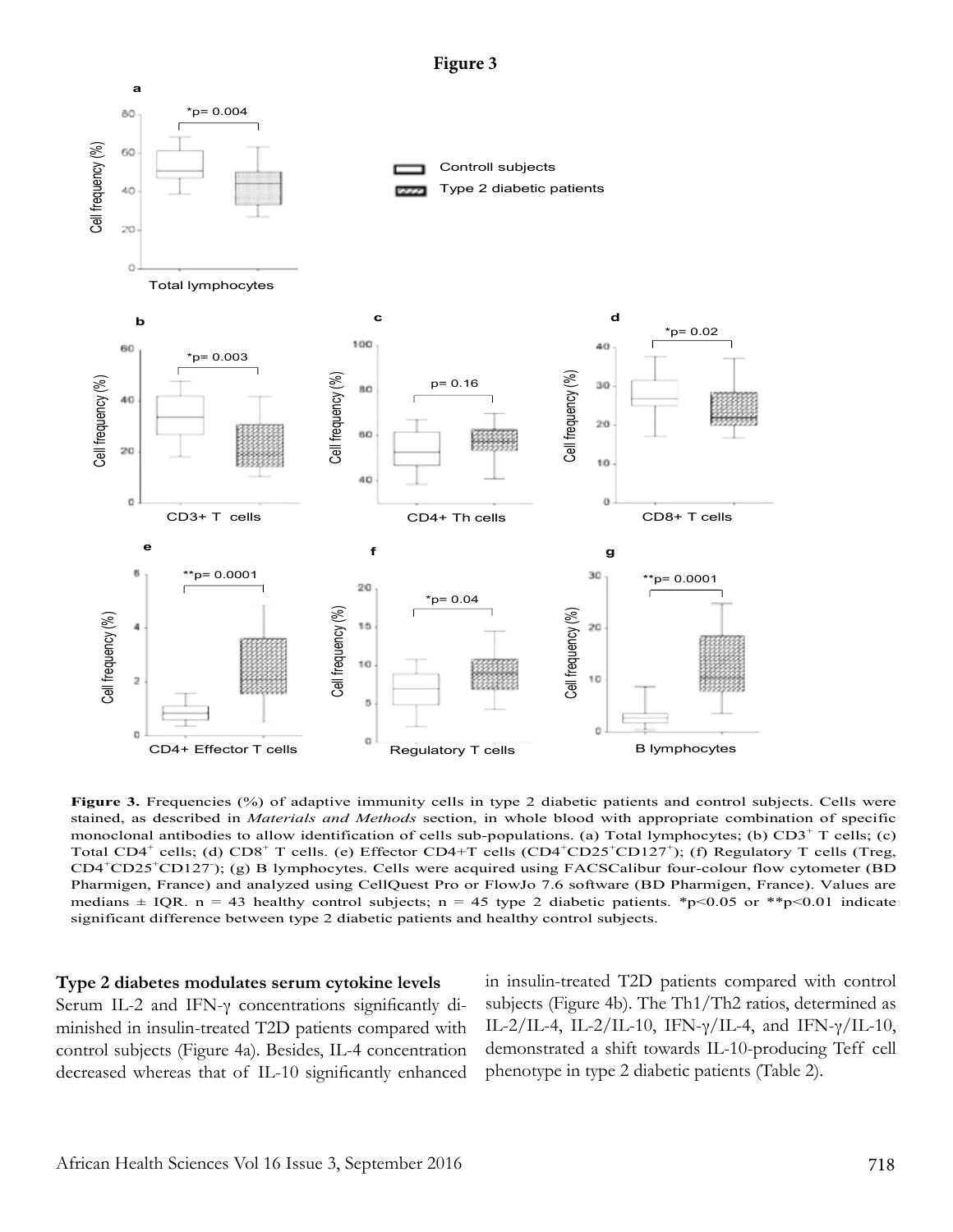**Table 2 : Ratios of serum Th1 and Th2 cytokine concentrations in subjects.**

|                  |                   | $IL-2/IL-4$   $IL-2/IL-10$ | IFN- $\gamma$ /IL-4  | IFN- $\gamma$ /IL-10   IL-4/IL-10 |                   |
|------------------|-------------------|----------------------------|----------------------|-----------------------------------|-------------------|
| Control subjects | 2.16              | 1.49                       | 5.91                 | 4.07                              | 0.69              |
| Type 2 diabetics | 0.99 <sup>§</sup> | 0.15 <sup>§</sup>          | $3.95^{\frac{8}{3}}$ | 0.61 <sup>8</sup>                 | 0.16 <sup>8</sup> |

"Th1/Th2 and Th2/Th2 (last column) ratios were shifted toward Th2 phenotype in insulin-treated T2D patients. Values are ratios of mean concentrations of serum cytokines  $n = 43$  healthy control subjects;  $n = 45$  type 2 diabetic patients. The symbol  $\mathcal{S}$  indicates significant difference between the two ratios".

#### **Figure 4**



**Figure 4.** Serum Th1 (IL-2, INF-γ) and Th2 (IL-4, IL-10) cytokine concentrations in insulin-treated T2D patients and control subjects. Serum cytokine concentrations were determined as described in *Materials and Methods*. Values are medians  $\pm$  IQR. n = 43 healthy control subjects; n = 45 type 2 diabetic patients. \*p values indicate significant difference between type 2 diabetic patients and healthy control subjects.

#### **Discussion**

The pathological role of the immune system in inflammation and insulin resistance observed in type 2 diabetes mellitus has been suggested<sup>4-6</sup>. Indeed, cytokines produced by T cells interfere with insulin signalling and have been implicated in insulin resistance in type 2 diabetes mellitus<sup>34</sup>. In the present study, we investigated the profile of T-cell derived Th1/Th2 cytokines along with percentages of innate and adaptive immune system cells in insulin-treated type 2 diabetic patients. It's well known that immune responses between male and female are not identical, since sexual hormones have been associated with prevalence, susceptibility, and severity of autoimmune diseases<sup>35,36.</sup> However, we would like to mention that our results did not reveal any difference between

male and female individuals, either in diabetic group or control group.

In the present study, we observed that as compared to control subjects, insulin-treated T2D patients were hyperglycemic, have showed high level of insulin and high level of HbA1c, reflecting a poor control of diabetes<sup>37</sup> and a decrease in insulin sensitivity in these patients, and this was in accordance with several reports<sup>38</sup>. Besides, we observed that insulin-treated T2D patients were normolipidemic, even though they showed significant low levels of TG and total-cholesterol, as compared to control subjects; HDL-cholesterol did not differ between both groups. In fact, insulin treatment could account for lowering the lipids (TG and total-chol) to normal levels in these patients, since insulin is known to enhance the activity of lipo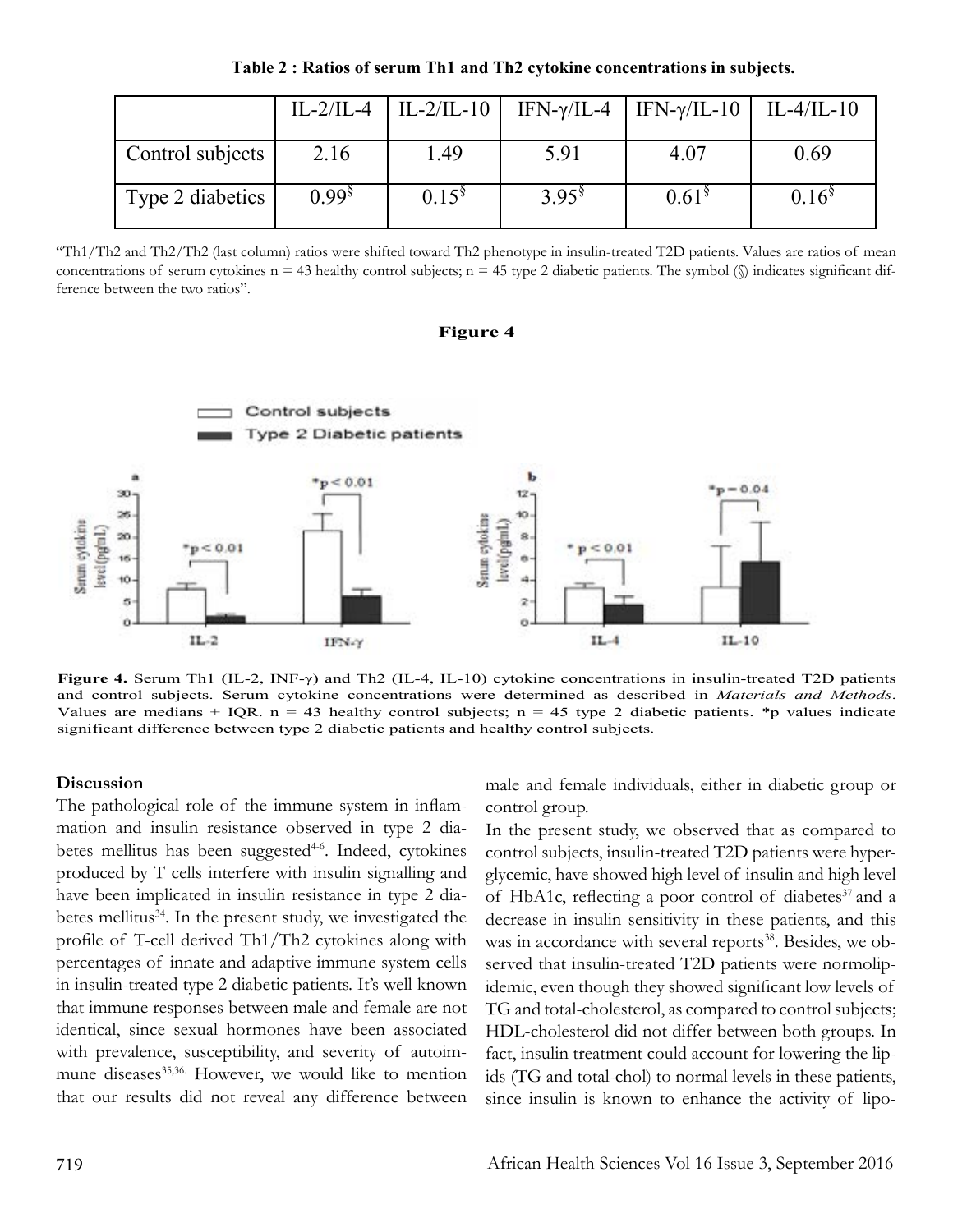protein lipase, resulting in increase of lipid metabolism and then decreased levels of lipids<sup>39-41</sup>. Our results are in accordance with previous studies which have shown that insulin treatment could account for normalizing the levels of total cholesterol, TG and LDL-cholesterol in type II diabetic patients under poor metabolic control<sup>40</sup>. Interestingly, the lipid-lowering action of insulin, independent of glycemic control in T2D patients, appeared to be beneficial because of the role of dyslipidemia in the development of diabetic macrovascular disease such as vasculopathy<sup>41</sup>.

In the present study, we observed that serum IL-2, INF-γ (Th1 cytokines) and IL-4 (Th2 cytokine) concentrations were down-regulated in insulin-treated T2D patients. Interestingly, the levels of IL-10 were increased in these diabetic patients. Our observations suggested that diminished concentrations of Th1 cytokines and increased IL-10 levels might contribute to the anti-inflammatory state observed in these patients. However, the diminished levels of circulating IL-4 mightay be responsible for the induction of diabetes mellitus. Our idea can be supported by the observations of Muller et al.<sup>42</sup> who showed that diabetes susceptibility was more associated with reduction of IL-4 than with induction of IFN-γ in islets of Balb/c diabetic mice. Similarly, Wood et al.<sup>16</sup> have reported diminished expression of IL-4 in thymocytes of diabetic mice. Moreover, we have previously shown in clinical and experimental studies that a decrease of IL-4 may favour the onset of diabetic pregnancy in humans<sup>9</sup> and animals $10,11$ .

Type 2 diabetes has also been revealed as a chronic inflammatory disease promoted by changes in immune cell function and several studies have indicated that T cells are important mediators of inflammation in this disease<sup>18,</sup> 19,24,25. As far as innate immunity cells are concerned, we did not find significant differences in PNE, NK cells, and monocytes between insulin-treated T2D patients and controls, but we observed a tendency to a decrease in frequencies of PNE and NK cells in type 2 diabetic patients. Additionally to this trend towards a decrease of PNE and NK cells, polynuclear neutrophils significantly decreased in insulin-treated T2D patients, suggesting a reduction of innate immunity in these patients. However, it is important to mention that insulin-treated T2D patients exhibited a decline in their general immune defense system which was not only due to the decrease of polynuclear neutrophils, but also to the significant decrease of total mononuclear cells (as shown in the Fig 2a), mainly revealed by the significant reduction of total lymphocytes (Fig 3a, 3b, 3d). Regarding adaptive immunity cells,we have mentioned above that insulin-treated T2D patients showed declined frequency of total lymphocytes when compared to control subjects. Specifically, the decrease of total lymphocytes was revealed by the diminished percentages of circulating CD3+ T and CD8+ cytotoxic T cells and no change in the frequency of CD4+ T cells between both groups. Similar results have been reported by Nishimura et al.<sup>18</sup> who have observed a lower CD8+ T cell counts in peripheral blood from ob/ob mice. One hypothesis to explain the low number of circulating CD8+ T cell in T2D patients, in ourthis study, could be a preferential relocation of these cells in adipose tissue<sup>18</sup>. Indeed, it has been reported a decreased number of peripheral CD8+ T cells and an increased infiltration of these cells in adipose tissue of ob/ob mice which contribute tomacrophage recruitment and adipose tissue inflammation in obesity and insulin resistance<sup>18,24</sup>. Thus, the concomitant reduction of innate immunity and decline of total CD3+ lymphocytes and CD8+ T cells in insulin-treated T2D patients might suggest a decreased level of generalimmune defense system (see below)<sup>15,16</sup>.

Recent data have supported the protective role of Treg cells against inflammation inadipose tissue and insulin resistance observed during obesity and type 2 diabetes $24,26$ . In the present study, the concomitant increase of Treg cell frequency with the decline of total lymphocytes in insulintreated T2D patients reinforces our hypothesis of a low immune defense system in these patients $15,16$ . Our results did not support those obtained by Zeng et al. 43who have observed that peripheral induced CD4+Foxp3+Helios(-) Treg cells were decreased in T2D patients. Jagannathan-Bogdan et al.19 have also observed that T2D patients had decreased percentages of CD4+ Treg cells. Be that as it may, our study shown increased frequencies of Treg cells in T2D patients and, this is consistent with anti-inflammatory profile of these patients and might be partially explained by their insulin treatment. Indeed, it has been well established that insulin exerts anti-inflammatory activity through the inhibition of the production of proinflammatory cytokines by macrophages $44-46$ . It is thus interesting to observe that insulin-treated T2D patients have shown decreased levels of pro-inflammatory Th1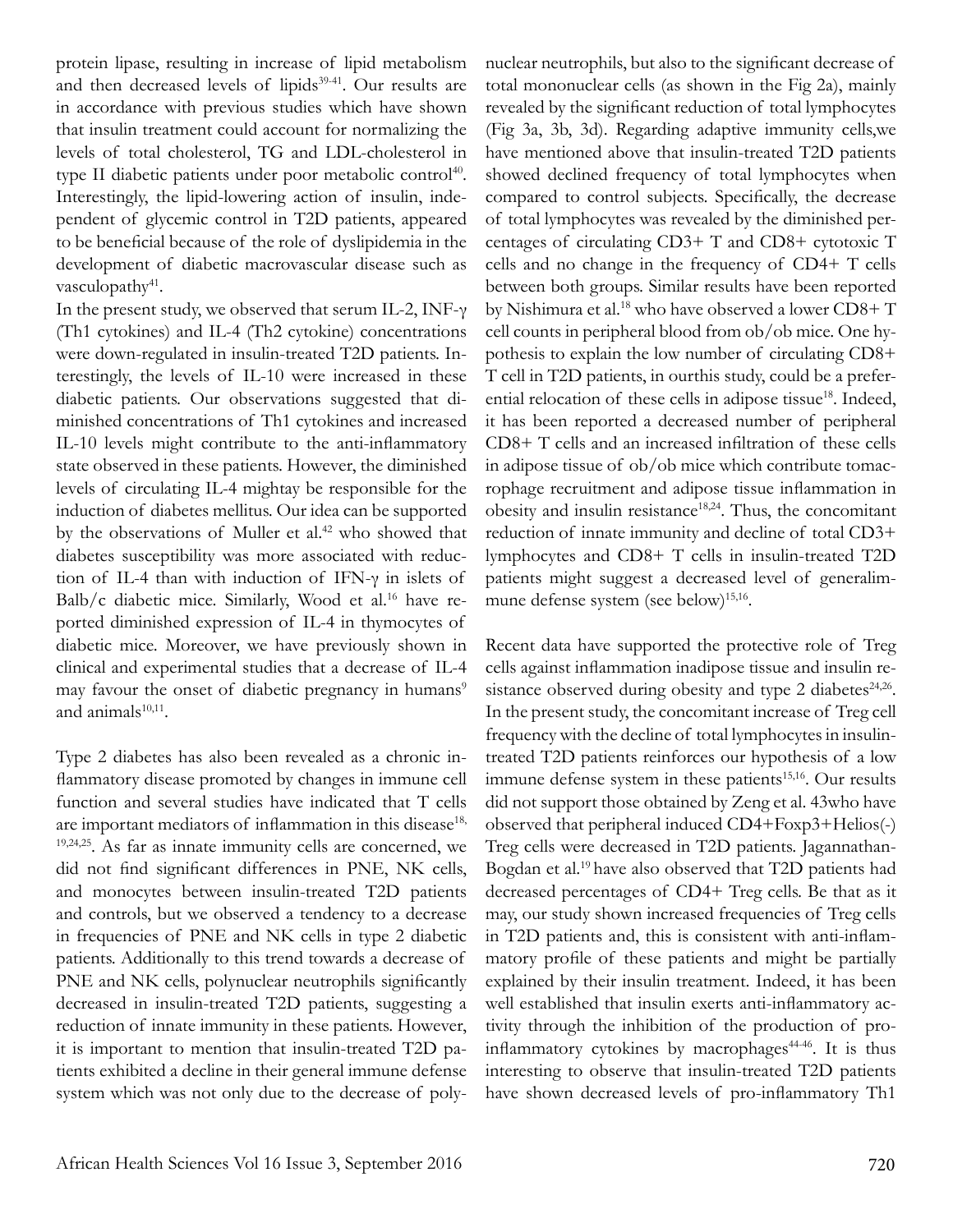cytokines (IL-2/IFN-γ). Similarly, Dimitriadis et al.<sup>47</sup> have shown in human studies that high insulin resulted in thereduction of infiltration and accumulation of macrophages in the tissues. Other investigators<sup>45,46</sup> have shown that insulin exerts anti-inflammatory activity by inhibiting the secretion pro-inflammatory cytokines IL-1β, IL-8 and TNF-α. Based on studies cited above<sup>44,45,47</sup>, we can state that insulin treatment in T2D patients, in the present study, might contribute to low numberof total lymphocytes (CD3+ and CD8+ T cells) and high frequency of Treg cells which might be related to low cell-mediated adaptive immunity in these patients, since Treg cells are known to suppress the activation of CD4+ and CD8+ T cells<sup>15,16,27,28</sup>.

In the present study, insulin-treated T2D patients exhibited an increased frequency of B lymphocytes and showed anti-inflammatory profile revealed by high level of circulating IL-10. However, other investigators have reported that B cells induce insulin resistance, regulate inflammation and promote pro-inflammatory T cell functions and cytokines in type 2 diabetes 20, 48, which appeared to becontradictory to that we described in this study. To address this dichotomy, we have calculated ratios of B-cell: Teff and B-cell:Treg. We found that the ratio value of T2D patients (B-cell:Teff=5.27) was 1.41-fold of that of control subjects (B-cell:Teff=3.73), and (B-cell:Treg=1.42) of T2D patients was 3.0-fold of that of control subjects (B-cell:Treg=0.47), suggesting that the predominance was in favor of B-cells in T2D patients. Nevertheless, the general idea that we described in this study is that T2D patients showed anti-inflammatory profileand increased B lymphocytes due to insulin treatment, consistent with Th2 phenotype. Be that it may, our results revealed that a cross-talk would exist between insulin level and the number of B lymphocytes in type 2 diabetes mellitus and, this need to be explored.

Furthermore, insulin-treated T2D patients exhibited high frequency of differentiated Teff cells, defined as CD4+Th subpopulation that express CD25+CD127+ and less Foxp-3 protein. Concomitantly, the level of circulating IL-10 (Th2 cytokines) was significantly increased while those of IFN-γ and IL-2 were decreased in T2D patients, suggesting that CD4+ Th0 cells in T2D patients have preferentially differentiated into (IL-10-producing) Th2 effector cells. It is recognized that IL-10 is produced by several types of cells including Treg cells, CD4+Teffh2 cell, Breg cells….10-13,31,49. However, we would like to specify that Treg cells represent 1–3% of total CD4+ T-cells in human27-29. Although Treg cells increased in T2D patients, increase of IL-10 would not be attributed only to Treg cell production since CD4 Th2 cells also increased in these patients.

To decide between these two opinions, we calculated the Teff:Treg ratios. We found that the ratio value of T2D patients (Teff:Treg=0.27) is 2.1-fold of that of control subjects (Teff:Treg=0.12), suggesting that the observed increase of IL-10 in T2D patients was in favor of Teff cells. On the one hand, Under these observationconditions described above suggested, we can assume that IL10 comes, in large part, from Teff, cells confirming the preferential differentiation of CD+Th cells into (IL-10-producing) Th2 effector cells in insulin-treated T2D patients. Our idea was supported by Th1/Th2 ratios calculated as IL-2/IL-4, IL-2/IL-10, IFN- $\gamma$ /IL-4, IFN- $\gamma$ / IL-10 which demonstrated a down-regulation of Th1 and up-regulation of Th2 profile in T2D patients. In fact, the Th2 profile exhibited by insulin-treated T2D patients is consistent with the anti-inflammatory profile of these patients<sup>43-45</sup>.

To highlight the comparatively enhanced anti-inflammatory profile in T2D patients, we have calculated Th2/Th2 ratio representing IL4/IL10 which declined from control subjects (0.69) to diabetic patients (0.16). These observations suggest that the absolute amount of Th2 cytokines (IL-4 and IL-10) was in favor of IL-10 in patients with diabetes, confirming the anti-inflammatory profile of these patients. Nonetheless, it would be interesting to keep in mind the emerging evidence on the dynamic functional plasticity of Treg cells into either pro-inflammatory or anti-inflammatory effector cells<sup>50</sup>. Thus, it would be logically useful to admit another plausible explanation of the present results. The augmented levels of IL-10 in insulintreated T2D patients might be, on the other hand, the results of cumulative secretion of Treg cells, B cells and Teff cells, since this cytokine increased concomitantly with the enhanced frequencies of these cells observed in T2D patients. Indeed, it has been reported that IL-10 is produced by several types of cells including Treg cells, CD4+Teff cell, Breg cells<sup>10-13,31,49</sup>. Although the described dynamic functional plasticity of Treg cells 50, the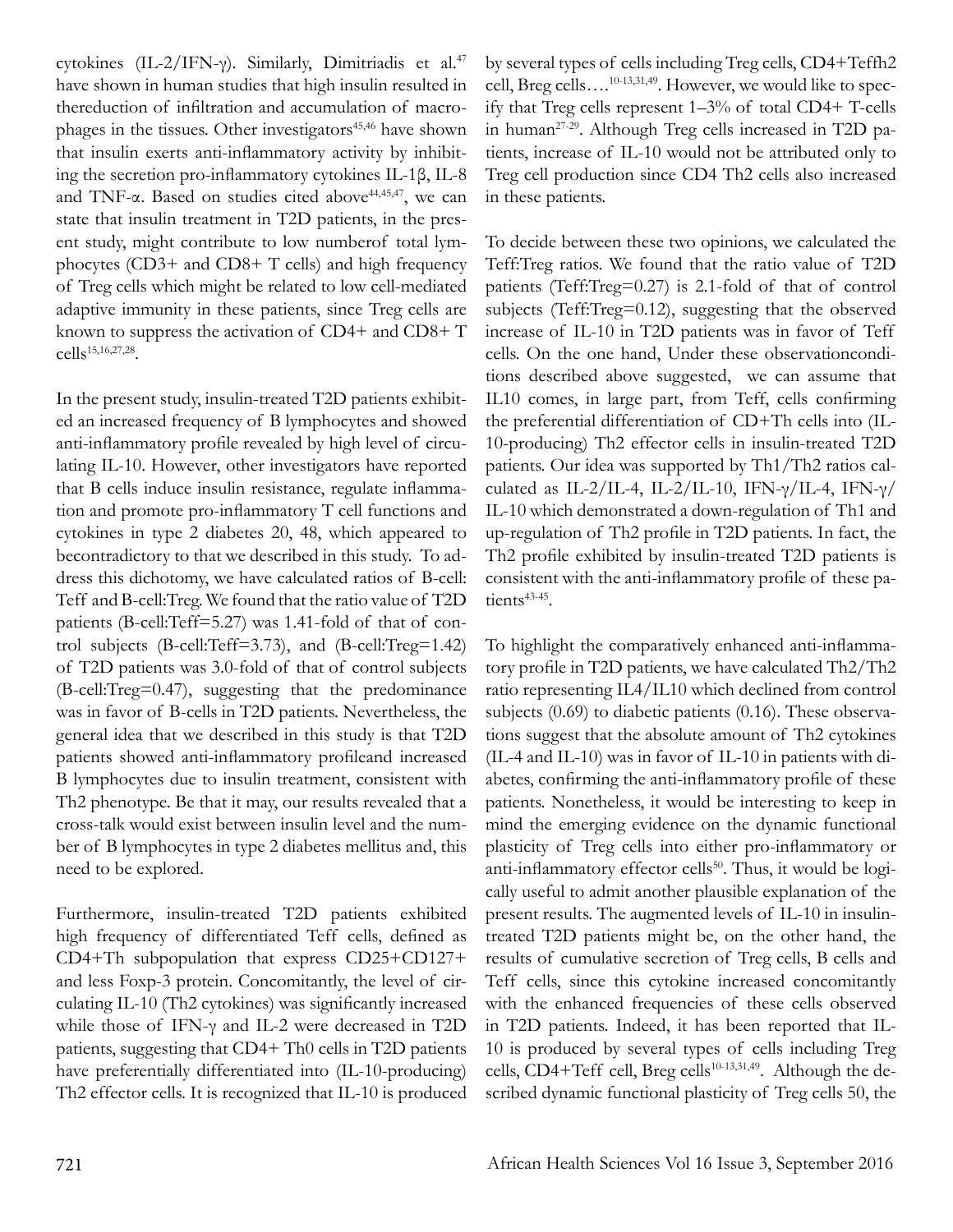concomitant increase of Teff cells along with Treg cells maysuggest an anti-inflammatory status in insulin-treated diabetic patients, since Treg cells are known to possess anti-inflammatory properties<sup>24-26</sup>.

Taken together, our study showed that insulin-treated type 2 diabetes mellitus appears to be associated with a down-regulation of immune defense system consistent with increased number of Treg cells and CD4+ Th cell differentiation towards IL-10-producing Teff-cells antiinflammatory Th2 phenotype associated with B cell expansion. To sum-up, our results provide evidence that insulin therapy in T2D patients contributes to normalising dyslipidemia and may confer to these patients antiinflammatory profile with high production of IL-10 and this may probably diminish their susceptibility to certain infections or autoimmune and inflammatory diseases. Further studies are required to explore insulin action in the modulation of inflammatory parameters such as adipocytokines (IL-6, TNF-α, adiponectin, leptin...), through T cell derived-cytokines and differentiation in type 2 diabetes mellitus.

#### **Conflict-of-interest disclosure statement**

All of the authors have nothing to declare as far as the conflict of interest is concerned. The authors also declare no competing commercial interests.

## **References**

1. American Diabetes Association (ADA). Diagnosis and classification of Diabetes Mellitus. *Diabetes Care* 2008; 31: 55-60.

2. Chaker L, Falla A, van der Lee SJ, Muka T, Imo D, Jaspers L, et al. The global impact of non-communicable diseases on macro-economic productivity: a systematic review. *Eur J Epidemiol* 2015;30:357-95.

3. World Health Organization. Definition, diagnosis and classification of diabetes mellitus and its complications. Part 1: Diagnosis and classification of diabetes mellitus. Geneva, World Health Organization Report, 1999 (WHO/NCD/NCS/99.2), p 65.

4. Sathyapalan T, Atkin SL. Is there a role for immune and anti-inflammatory therapy in type 2 diabetes? *Minerva Endocrinol* 2011; 36: 147-156.

5. Li ZZ, Liu JB, Li L, Jiao L, Chen L. Intensive therapy for diabetes throughinfluence on innate immune system. *Med Hypotheses* 2009; 72: 675-676 PubMed .

6. Ehses JA, Lacraz G, Giroix MH, Schmidlin F, Coulaud J, Kassis N, et al. IL-1 antagonism reduces hyperglycemia and tissue inflammation in the type 2 diabetic GK rat. *Proc Natl Acad Sci U S A* 2009;106:13998-14003

7. Pickup JC, Crook MA. Is type II diabetes mellitus a disease of the innate immune system? *Diabetologia* 1998; 41: 1241-1248.

8. Pickup JC, Mattock MB, Chusney GD, Burt D. NI-DDM as a disease of the innate immune system: association of acute phase reactants and interleukin-6 with metabolic syndrome X. *Diabetologia* 1997; 40: 1286-1292.

9. Ategbo JM, Grissa O, Yessoufou A, Hichami A, Dramane KL, Moutairou K, et al.Modulation of adipokines and cytokines in gestational diabetes and macrosomia. *J Clin Endocrinol Metab* 2006; 91:4137-43.

10. Khan NA, Yessoufou A, Kim M, Hichami A. N-3 fatty acids modulate Th1 and Th2 dichotomy in diabetic pregnancy and macrosomia. *J Autoimmun* 2006; 26:268– 277.

11. Yessoufou A, Hichami A, Besnard P, Moutairou, Khan NA. PPARα deficiency increases the risk of maternal abortion and neonatal mortality in murine pregnancy with or without diabetes mellitus: modulation of T cell differentiation. *Endocrinology* 2006; 147:4410-4418.

12. Yessoufou A, Moutairou K. Maternal diabetes in pregnancy: early and long-term outcomes on the offspring and the concept of "metabolic memory". *Exp Diabetes Res.* 2011;2011:218598. doi: 10.1155/2011/218598.

13. Yessoufou A, Plé A, Moutairou K, Hichami A, Khan NA. Docosahexaenoic acid reduces suppressive and migratory functions of CD4+CD25+ regulatory T-cells. *J Lipid Res* 2009; 50:2377-88 PubMed .

14. Baranovski BM, Freixo-Lima GS, Lewis EC, Rider P. T Helper Subsets, Peripheral Plasticity, and the Acute Phase Protein, α1-Antitrypsin. *Biomed Res Int.* 2015;2015:184574. doi: 10.1155/2015/184574.

15. Rengarajan J, Szabo SJ, Glimcher LH. Transcriptional regulation of Th1/Th2 polarization. *Immunol Today* 2000; 21: 479-483.

16. Wood SC, Rao TD, Frey AB. Multidose streptozotocin induction of diabetes in BALB/cBy mice induces a T cell proliferation defect in thymocytes which is reversible by interleukin-4. *Cell Immunol* 1999; 192: 1-12.

17. Liblau RS, Singer SM, McDevitt HO. Th1 and Th2 CD4 þ T cells in the pathogenesis of organ-specific autoimmune diseases. *Immunol Today* 1995; 16:34e8.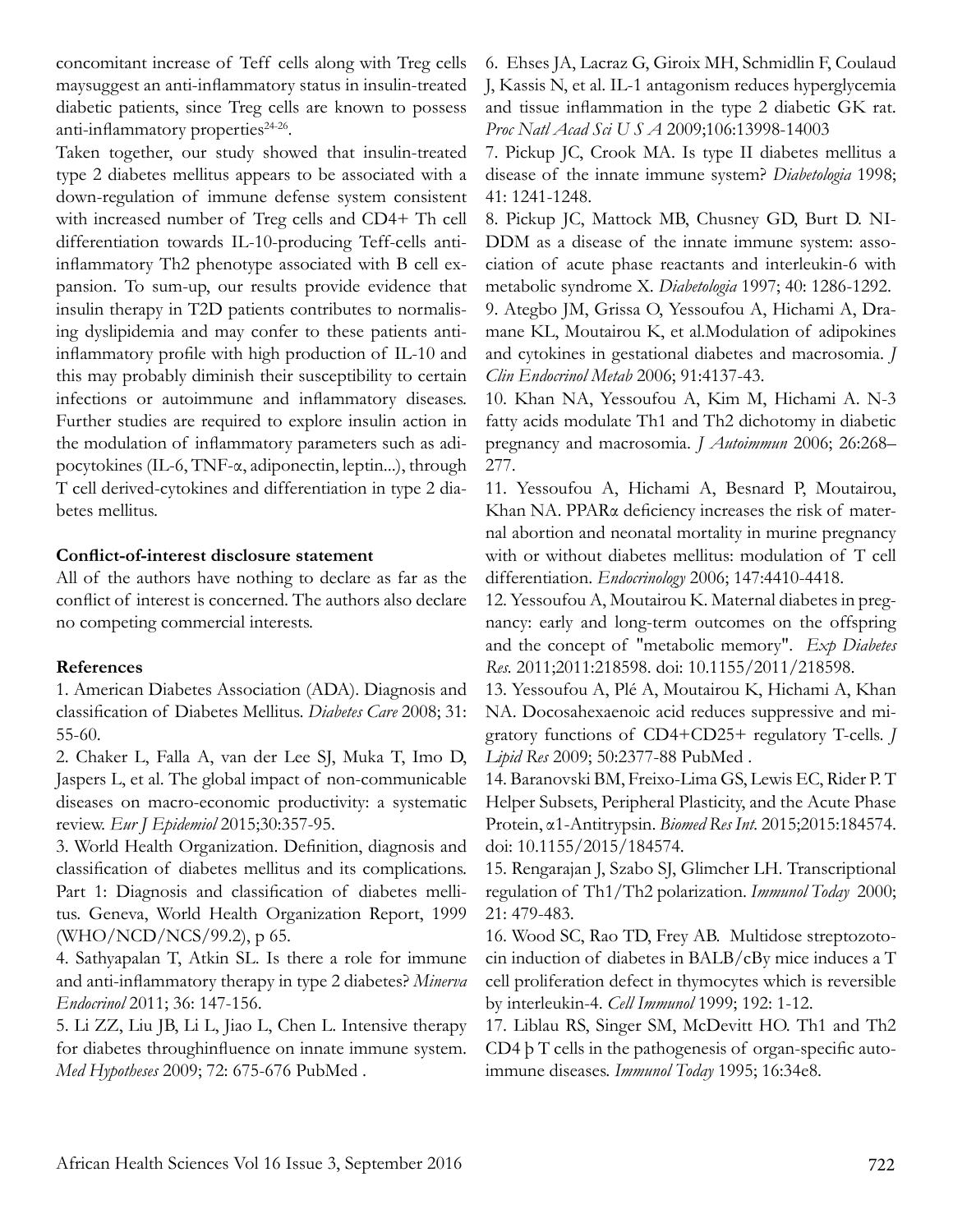18. Nishimura S, Manabe I, Nagasaki M, Eto K, Yamashita H, Ohsugi M. CD8+ effector T cells contribute to macrophage recruitment and adipose tissue inflammation in obesity. *Nat Med* 2009; 15: 914-920.

19. Jagannathan-Bogdan M, McDonnell ME, Shin H, Rehman Q, Hasturk H, Apovian CM. Elevated proinflammatory cytokine production by a skewed T cell compartment requires monocytes and promotes inflammation in type 2 diabetes. *J Immunol* 2011; 186: 1162-1172.

20. Winer DA, Winer S, Shen L, Wadia PP, Yantha J, Paltser G, et al. B Lymphocytes Promote Insulin Resistance through Modulation of T Lymphocytes and Production of Pathogenic IgG Antibody. *Nat Med* 2011; 17: 610-617. 21. Chawla A, Nguyen KD, Goh YP. Macrophage-mediated inflammation in metabolic disease. *Nat Rev Immunol* 2011; 11: 738-749.

22. Lumeng CN, Bodzin JL, Saltiel AR. Obesity induces a phenotypic switch in adipose tissue macrophage polarization. *J Clin Invest* 2007; 117: 175-184.

23. Wentworth JM, Naselli G, Brown WA, Doyle L, Phipson B, Smyth GK. Pro-inflammatory CD11c+CD206+ adipose tissue macrophages are associated with insulin resistance in human obesity. *Diabetes* 2010; 59: 1648-1656. 24. Deiuliis J, Shah Z, Shah N, Needleman B, Mikami D, Narula V. Visceral adipose inflammation in obesity is associated with critical alterations in T regulatory cell numbers. *PLoS One* 2011 Jan 26; 6(1): e16376. doi: 10.1371/ journal. pone.0016376.

25. Winer S, Chan Y, Paltser G, Truong D, Tsui H, Bahrami J. Normalization of obesity-associated insulin resistance through immunotherapy. *Nat Med* 2009; 15: 921- 929.

26. Feuerer M, Herrero L, Cipolletta D, Naaz A, Wong J, Nayer A. Lean, but not obese, fat is enriched for a unique population of regulatory T cells that affect metabolic parameters. *Nat Med* 2009; 15: 930-939.

27. Sakaguchi S. Regulatory T cells: key controllers of immunologic self-tolerance. *Cell* 2000; 101: 455-458.

28. Shevach EM. CD4+ CD25+ suppressor T cells: more questions than answers. *Nat Rev Immunol* 2002; 2: 389-400. 29. Bluestone JA, Abbas AK. Natural versus adaptive regulatory T cells. *Nat Rev Immunol* 2003;3: 253-257. Review. 30. Groux H. An overview of regulatory T cells. *Microbes Infect* 2001; 3: 883-9.

31. Buckner JH, Ziegler SF. Regulating the immune system: the induction of regulatory T cells in the periphery. *Arthritis Res Ther* 2004; 6: 215-22 Review.

32. Ibikounlé M, Satoguina J, Fachinan R, Tokplonou L, Batcho W, Kindé-Gazard D, Mouahid G, Moné H, Massougbodji A, Courtin D. Epidemiology of urogenital schistosomiasis and soil-transmitted helminths among schoolchildren of Lake Nokoue areas of Sô-Ava, south Benin. *J. Appl. Biosci* 2013; 70:5632– 5639.

33. Ibikounlé M, Ogouyèmi-Hounto A, de Tové YS, Dansou A, Courtin D, Kindé-Gazard D, Mouahid G, Moné H, Massougbodji A. Epidemiology of urinary schistosomiasis among school children in Péhunco area, Northern Benin. Malacological survey. *Bull Soc Pathol Exot* 2014; 107(3):177-84.

34. Greenberg AS, McDaniel ML. Identifying the links between obesity, insulin resistance and ß-cell function: potential role of adipose- derived cytokines in the pathogenesis of type 2 diabetes. *Eur J Clin Invest* 2002;32: 24-34. 35. Buggage RR, Matteson DM, Shen de F, Sun B, Tuaillon N, Chan CC 2003 Effect of sex hormones on experimental autoimmune uveoretinitis (EAU). *Immunol Invest* 32:259-273.

36. Klein SL, Bird BH, Glass GE 2001 Sex differences in immune responses and viral shedding following Seoul virus infection in Norway rats. *Am J Trop Med Hyg* 65:57-63. 37. Dandona P, Aljada A, Chaudhuri A, Mohanty P, Garg R. Metabolic syndrome: a comprehensive perspective based on interactions between obesity, diabetes and inflammation. *Circulation* 2005; 111:1448-1454.

38. Catalano PM, Kirwan JP, Haugel- de Mouzon S, King J. Gestational diabetes and insulin resistance: role in short- and long-term implications for mother and fetus. *J Nutr* 2003; 133: 1674-1683.

39. Farese RV, Yost TJ, Eckel RH. Tissue-specific regulation of lipoprotein lipase activity by insulin/glucose in normal-weight humans. *Metabolism* 1991; 40: 214-216.

40. Scoppola A, Testa G, Frontoni S, Maddaloni E, Gambardella S, Menzinger G, et al. Effects of insulin on cholesterol synthesis in type II diabetes patients. *Diabetes Care*  1995; 18: 1362-1369.

41. Feitosa AC, Feitosa-Filho GS, Freitas FR, Wajchenberg BL, Maranhão RC. Lipoprotein metabolism in patients with type 1 diabetes under intensive insulin treatment. *Lipids Health Dis* 2013; Feb 11;12:15. doi: 10.1186/1476- 511X-12-15.

42. Muller S, Martin S, Koenig W, Hanifi-Moghaddam P, Rathmann W, Haastert B, et al. Impaired glucose tolerance is associated with increased serum concentrations of interleukin 6 and co-regulated acute-phase proteins